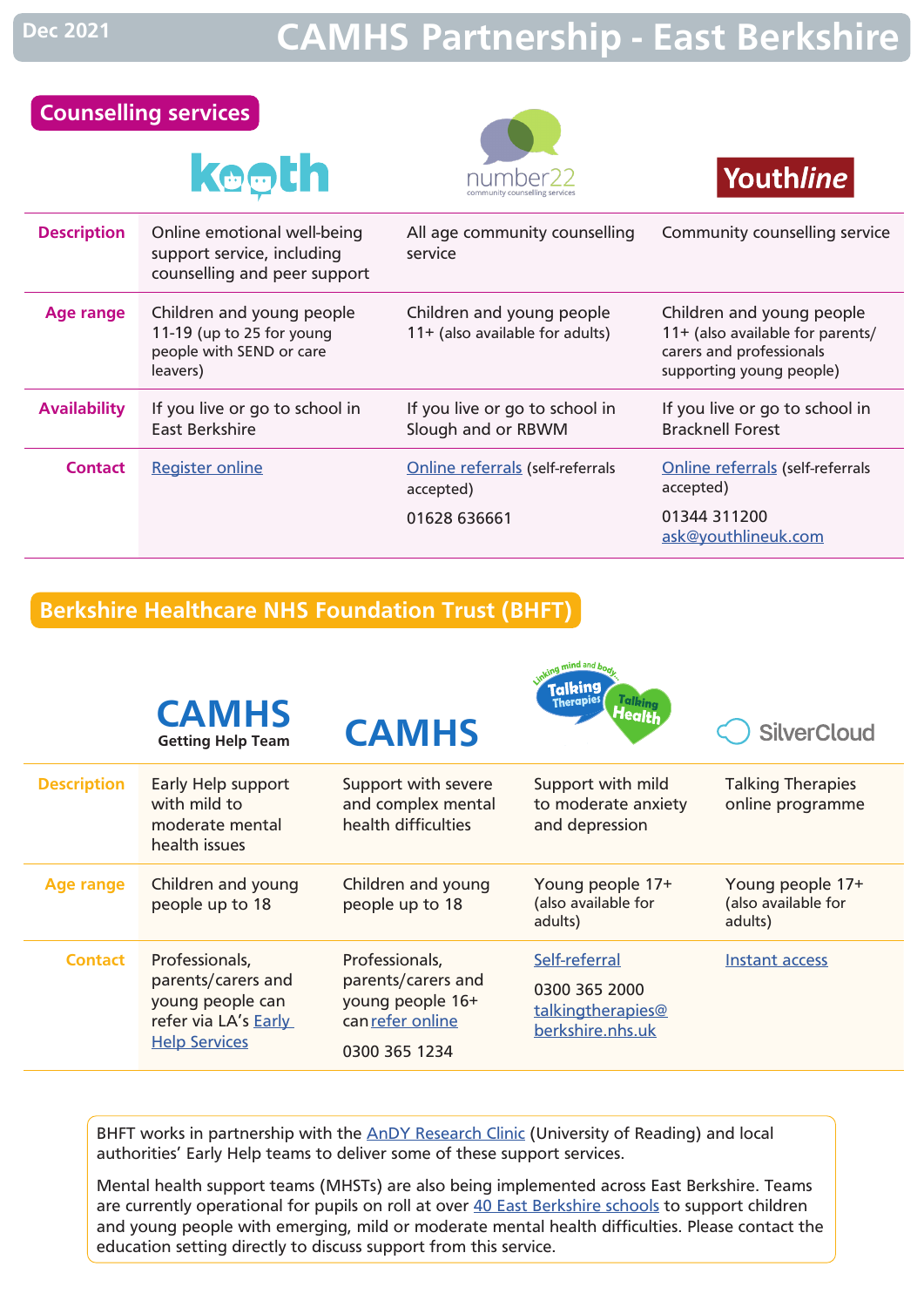



| <b>Description</b> | Younger adults group. Peer support and<br>activities for mild to moderate mental health<br>needs | Online emotional well-being support service<br>including peer support via articles, forums and<br>community elements |
|--------------------|--------------------------------------------------------------------------------------------------|----------------------------------------------------------------------------------------------------------------------|
| Age range          | Young people 17-25<br>(also available for 25+)                                                   | Children and young people aged 11-19<br>(up to 25 for young people with SEND<br>or care leavers)                     |
| <b>Contact</b>     | 07496 874882<br>ansa.khan@bucksmind.org.uk<br>(self-referrals accepted)                          | <b>Register online</b>                                                                                               |

## **Neurodiversity Support**





| <b>Description</b> | Pre/post assessment support<br>for autism and ADHD<br>including helpline, workshops,<br>and activity groups                       | <b>Autism Assessment Team</b><br>(BHFT)                                                                                                                                                                                                                                              | <b>ADHD Service (BHFT)</b>            |
|--------------------|-----------------------------------------------------------------------------------------------------------------------------------|--------------------------------------------------------------------------------------------------------------------------------------------------------------------------------------------------------------------------------------------------------------------------------------|---------------------------------------|
| <b>Age range</b>   | For parent/carers, children,<br>young people, and adults 25+                                                                      | Children and young people<br>up to 18                                                                                                                                                                                                                                                | Children and young people<br>$6 - 18$ |
| <b>Contact</b>     | 01753 373 244/0800 999 1342<br>gems.4health@nhs.net<br>(Contact for self-referrals)<br>Word referral form<br>Online referral form | Professionals, parents/carers and young people 16+<br>can refer online<br>0300 365 1234<br>Ideally referrals should come from professionals that know the child<br>or young person well, such as their teacher, special educational needs<br>co-ordinator (SENCO) or health visitor. |                                       |



ThinKing dIFferentLy aBOut t[hiN](https://adhdfoundation.org.uk/east-berkshire-neurodiversity-network/)kinG diffErenTly

Join our new Neurodiversity Network to help change how we think about and [understand neurodevelopmental differences and](https://adhdfoundation.org.uk/east-berkshire-neurodiversity-network/)  to explore how we can best support the children and young people who experience them